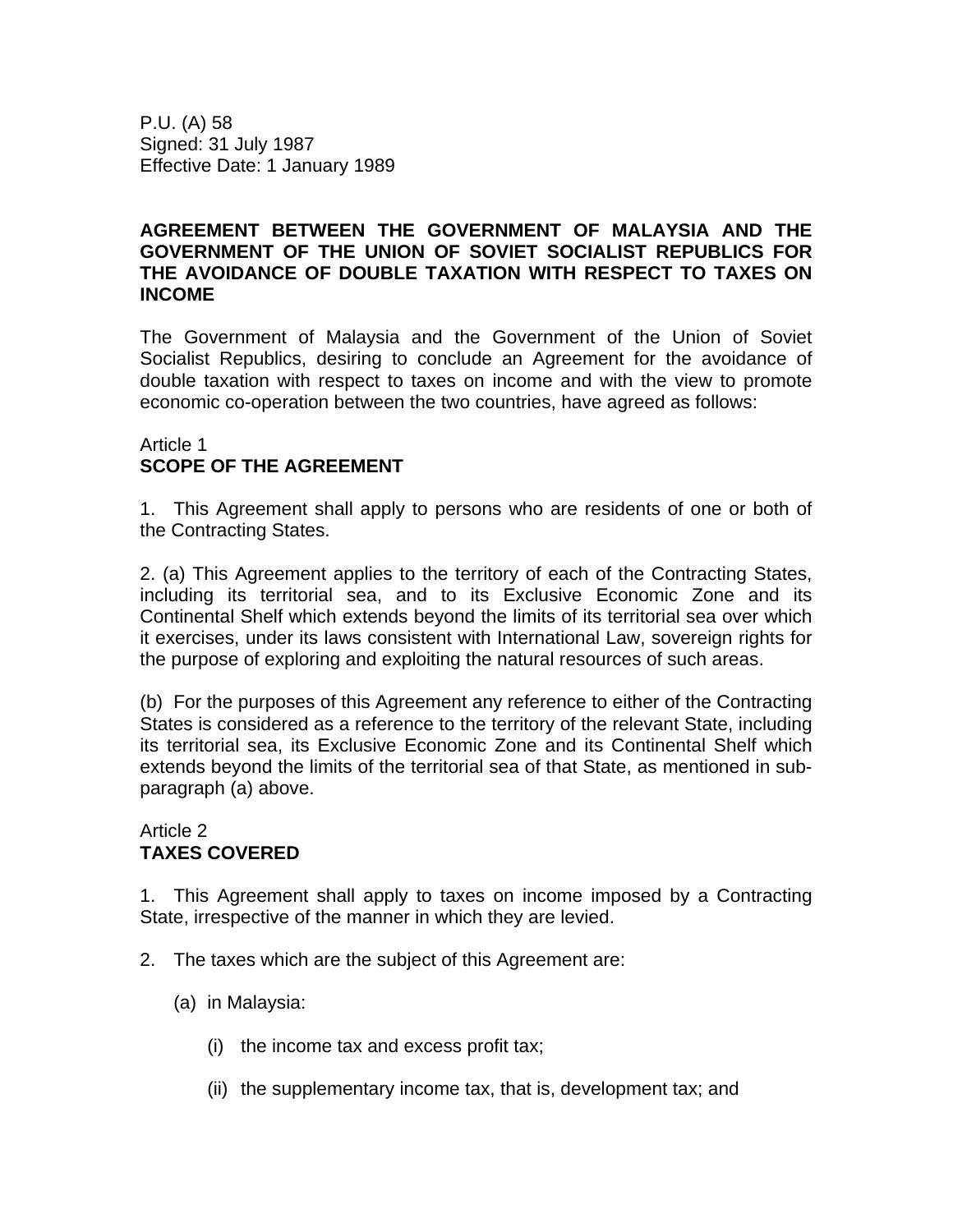(iii) the petroleum income tax;

(hereinafter referred to as "Malaysian tax");

- (b) in the Union of Soviet Socialist Republics:
	- (i) the income tax on foreign legal persons;
	- (ii) the income tax on population; and
	- (iii) the tax on profits of a foreign participant of a joint venture, transferred abroad;

(hereinafter referred to as "Union of Soviet Socialist Republics tax").

3. The Agreement shall also apply to any identical or substantially similar taxes on income which are imposed after the date of signature of this Agreement in addition to, or in place of, the existing taxes. The competent authorities of the Contracting States shall notify each other of important changes which have been made in their respective taxation laws, necessary for the implementation of this Agreement.

## Article 3 **GENERAL DEFINITIONS**

- 1. In this Agreement, unless the context otherwise requires:
	- (a) the terms "a Contracting State" and "the other Contracting State" mean the Federation of Malaysia (Malaysia) or the Union of Soviet Socialist Republics (the U.S.S.R.) as the context requires;
	- (b) the term "person":
		- (i) in the case of Malaysia, includes an individual, a company and any other body of persons which is treated as a person for tax purposes - - the term "company" means any body corporate or any entity which is treated as a body corporate for tax purposes;
		- (ii) in the case of the U.S.S.R., includes an individual, any legal person or other organisation created under the laws of the U.S.S.R. or any Union Republic thereof and treated as a legal person for the purposes of taxation in the U.S.S.R.;
	- (c) the term "international traffic" means any transport by a ship or aircraft operated by an enterprise of a Contracting State, except when the ship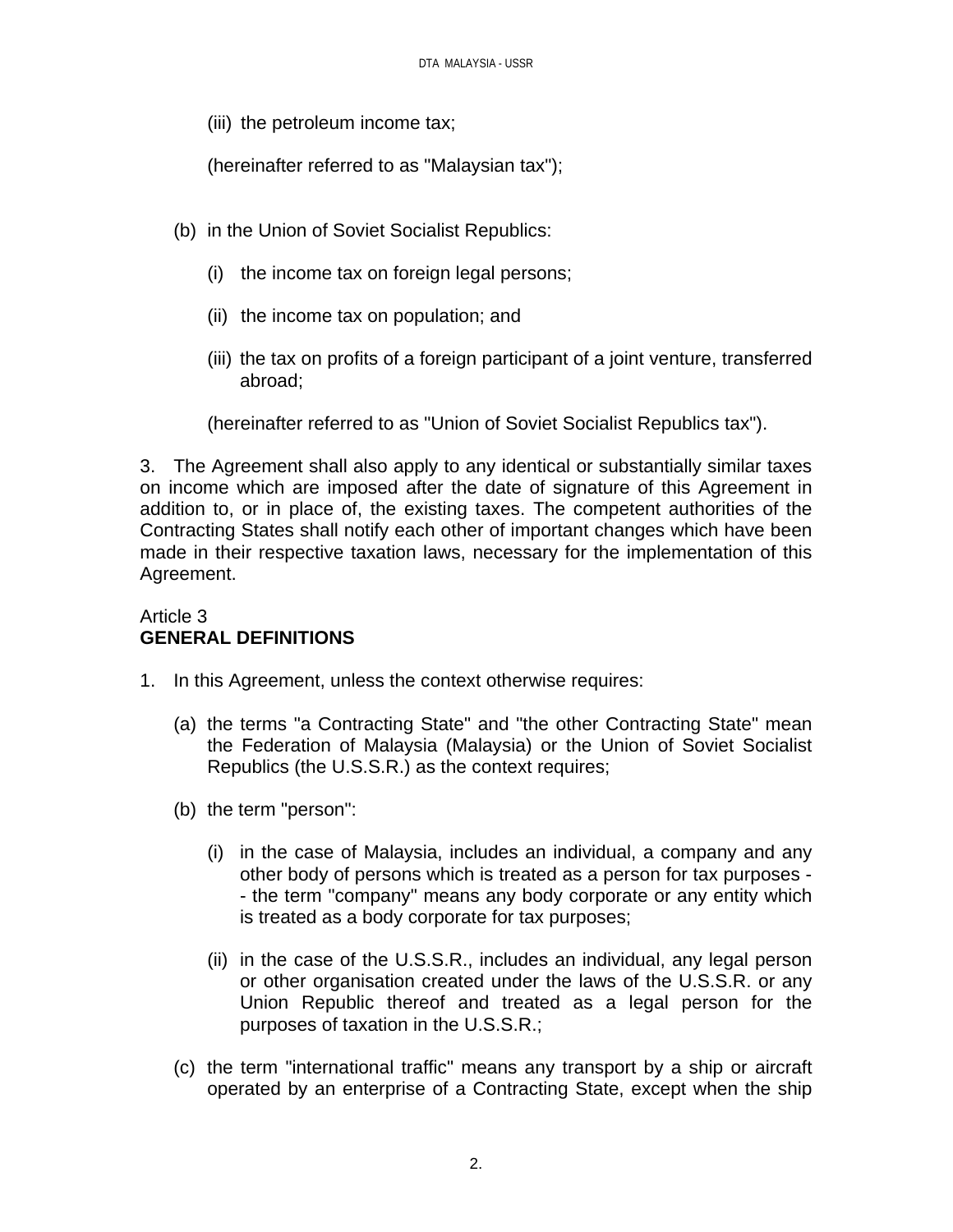or aircraft is operated solely between places in the other Contracting State;

- (d) the term "competent authority" means:
	- (i) in the case of Malaysia, the Minister of Finance or his authorised representative; and
	- (ii) in the case of the U.S.S.R., the Ministry of Finance of the U.S.S.R. or their authorised representative.

2. In the application of the Agreement by a Contracting State, any term not defined therein shall, unless the context otherwise requires, have the meaning which it has under the laws of that State concerning the taxes to which the Agreement applies.

## Article 4 **RESIDENT**

1. For the purposes of this Agreement the term "resident of a Contracting State" means:

- (a) in the case of Malaysia, a person who is resident in Malaysia for the purposes of Malaysian tax; and
- (b) in the case of the U.S.S.R., a person who is resident in the U.S.S.R. for the purposes of the U.S.S.R. tax.

2. Where by reason of the provisions of paragraph 1 an individual is a resident of both Contracting States, then his status shall be determined in accordance with the following rules:

- (a) he shall be deemed to be a resident of the State in which he has a permanent home available to him. If he has a permanent home available to him in both States, he shall be deemed to be a resident of the State with which his personal and economic relations are closer (centre of vital interests);
- (b) if the State in which he has his centre of vital interests cannot be determined, or if he has not a permanent home available to him in either State, he shall be deemed to be a resident of the State in which he has an habitual abode;
- (c) if he has an habitual abode in both States or in neither of them, he shall be deemed to be a resident of the State of which he is a citizen;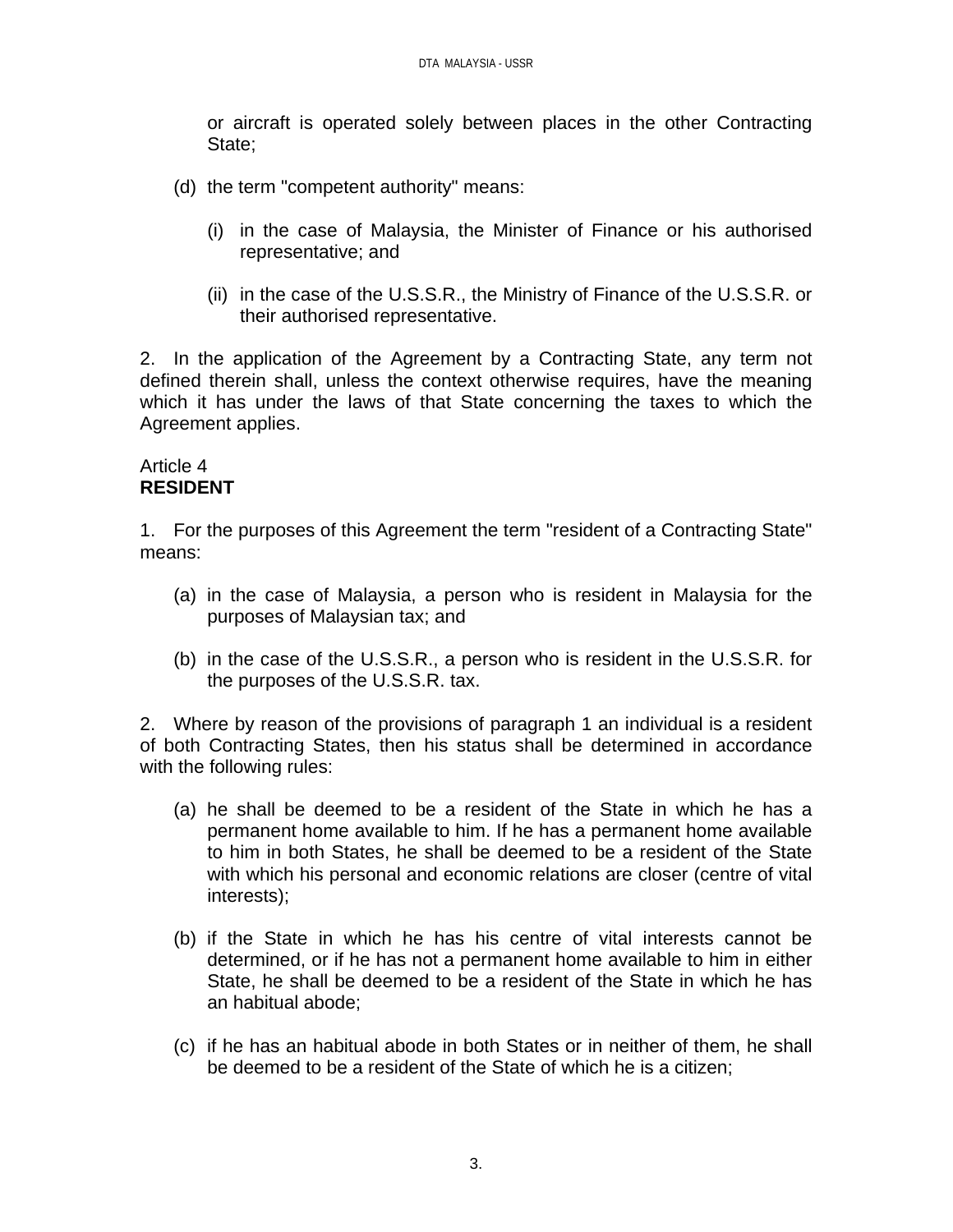(d) if either State regards him as its citizen or if he is a citizen of neither of them, the competent authorities of the Contracting States shall settle the question by mutual agreement.

3. Where, by reason of the provisions of paragraph 1, a person other than an individual is a resident of both Contracting States, then it shall be deemed to be a resident of the State in which its place of effective management is situated.

## Article 5 **PERMANENT ESTABLISHMENT**

1. In this Agreement the term "a permanent establishment" means any fixed place of business through which a resident of a Contracting State wholly or partly carries on any commercial activity in the other Contracting State.

- 2. The term "permanent establishment" shall include especially:
	- (a) a branch;
	- (b) an office;
	- (c) a building or construction site which exists for more than twelve months;
	- (d) an installation or assembly project which exists for more than six months.

3. Notwithstanding the provisions of paragraph 1, a permanent establishment in a Contracting State through which a person who is a resident of the other Contracting State wholly or partly carries on any commercial activity shall not include:

- (a) the use of facilities solely for the purpose of storage or display of goods or merchandise belonging to the resident;
- (b) the maintenance of a stock of goods or merchandise belonging to the resident solely for the purpose of storage or display;
- (c) the maintenance of a stock of goods or merchandise belonging to the resident solely for the purpose of processing by another resident;
- (d) the maintenance of a fixed place of business solely for the purpose of purchasing goods or merchandise, or for collecting and disseminating of information, for the resident;
- (e) the maintenance of a fixed place of business solely for the purpose of carrying on, for the resident, any other activity of a preparatory or auxiliary character.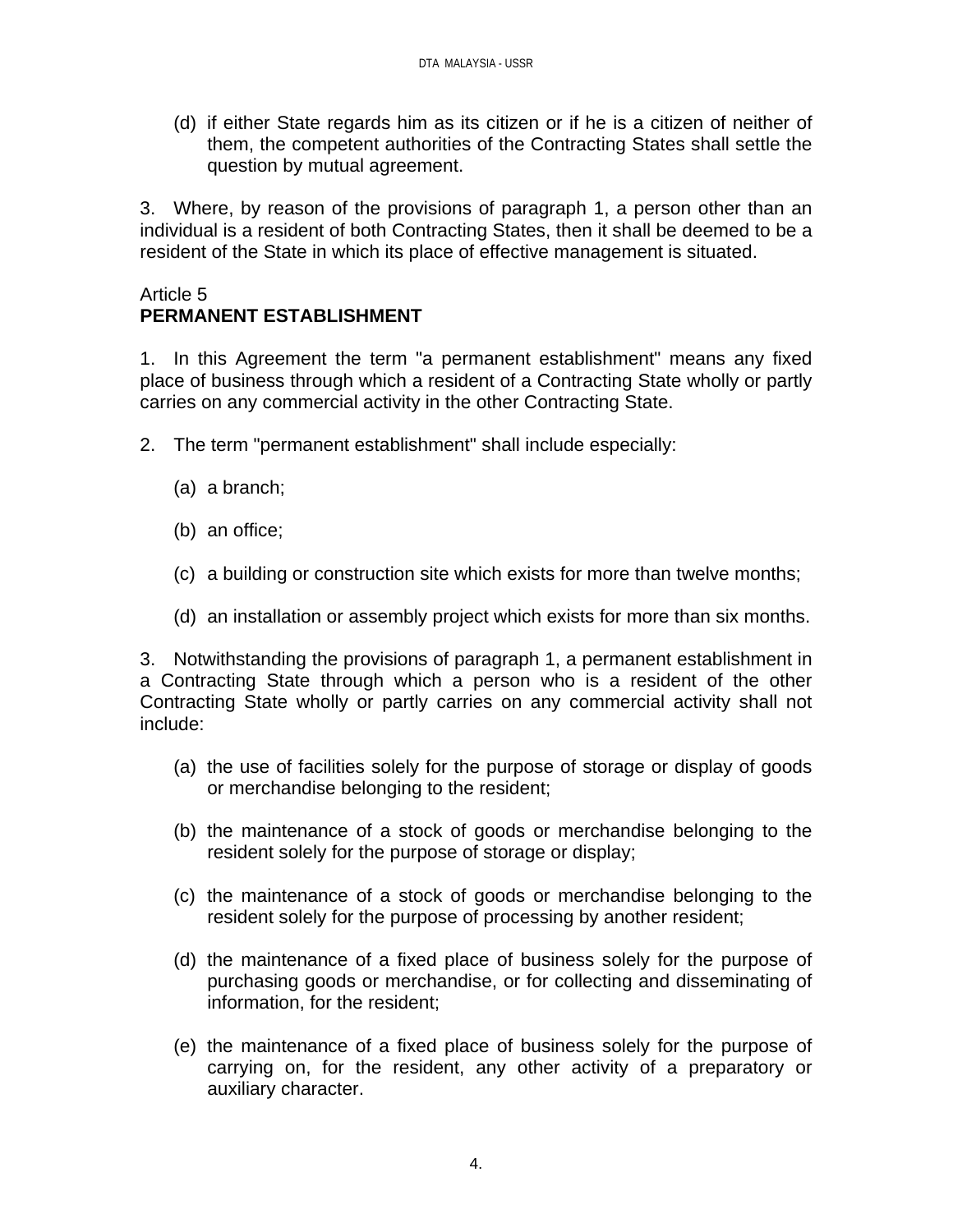4. Notwithstanding the provisions of sub-paragraph 2(c) a resident of a Contracting State shall be deemed to have a permanent establishment in the other Contracting State if it carries on solely supervisory activities in that other State for more than 6 months in connection with a construction, installation or assembly project which is being undertaken in that other State.

5. A person (other than a broker, general commission agent or any other agent of an independent status to whom paragraph 6 applies) acting in a Contracting State on behalf of a resident of the other Contracting State shall be deemed to have a permanent establishment in the first-mentioned State, if:

- (a) he has, and habitually exercises in the first-mentioned State, an authority to conclude contracts in the name of the resident unless his activities are limited to those activities mentioned in paragraph 3;
- (b) he maintains in the first-mentioned State a stock of goods or merchandise belonging to the resident from which he regularly fills orders on behalf of the resident; or
- (c) he processes in the first-mentioned State goods or merchandise belonging to the resident.

6. A resident of a Contracting State shall not be deemed to have a permanent establishment in the other Contracting State merely because it carries on business in that other State through a broker, general commission agent or any other agent of an independent status, where such persons are acting in the ordinary course of their business.

However, when the activities of such an agent are devoted wholly or almost wholly on behalf of the resident, he shall not be considered an agent of an independent status if the transactions between the agent and the resident were not made under arm's length conditions.

7. The fact that a person (other than an individual) which is a resident of a Contracting State controls or is controlled by a person (other than an individual) which is a resident of the other Contracting State, or which carries on business in that other State (whether through a permanent establishment or otherwise), shall not of itself constitute either person a permanent establishment of the other.

## Article 6 **INCOME FROM IMMOVABLE PROPERTY**

1. Income derived by a resident of a Contracting State from immovable property situated in the other Contracting State may be taxed in that other State.

2. For the purposes of this Agreement, the term "immovable property" shall be defined in accordance with the laws of the Contracting State in which the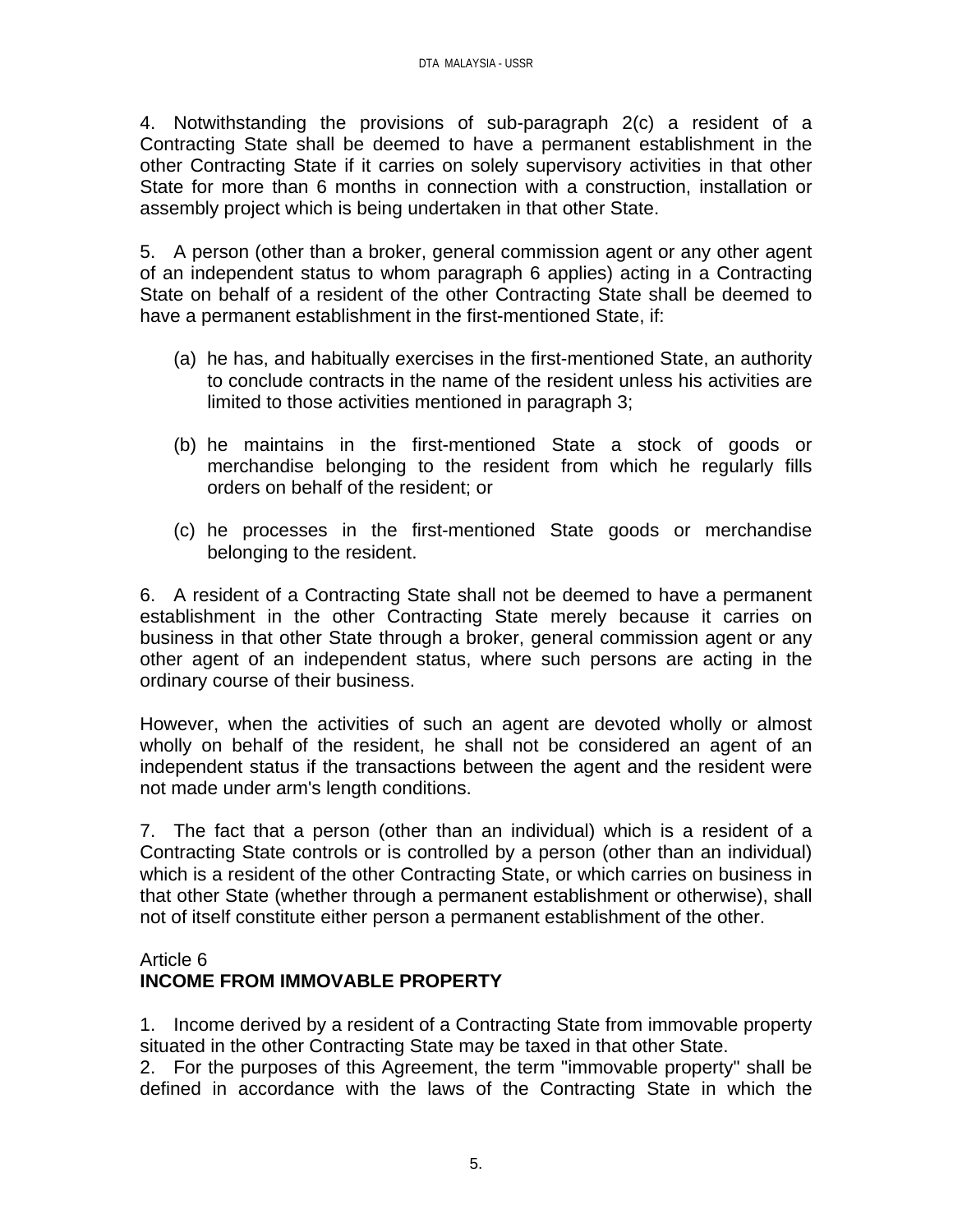property in question is situated. In respect of Malaysia, the term shall in any case include property accessory to immovable property, livestock and equipment used in agriculture and forestry, rights to which the provisions of general law respecting landed property apply, usufruct of immovable property and rights to variable or fixed payments as consideration for the working of, or the right to work, mineral deposits, oil or gas wells, quarries and other places of extracting of natural resources including timber or other forest produce. Ships and aircraft shall not be regarded as immovable property.

3. The provisions of paragraph 1 shall also apply to income derived from the direct use, letting, or use in any other form of immovable property.

#### Article 7 **BUSINESS PROFITS**

1. The profits of a resident of a Contracting State shall be taxable only in that State unless the resident carries on business in the other Contracting State through a permanent establishment situated therein. If the resident carries on business as aforesaid, the profits of the resident may be taxed in the other State but only on so much thereof as is attributable to that permanent establishment.

2. Subject to the provisions of paragraph 3, where a resident of a Contracting State carries on business in the other Contracting State through a permanent establishment situated therein, there shall in each Contracting State be attributed to that permanent establishment the profits which it might be expected to make if it were a distinct and separate entity engaged in the same or similar activities under the same or similar conditions and dealing wholly independently with the resident of which it is a permanent establishment.

3. In determining the profits of a permanent establishment, there shall be deducted expenses which are incurred for the purposes of the permanent establishment including executive and general administrative expenses whether incurred in the State in which the permanent establishment is situated or elsewhere.

4. No profits shall be attributed to a permanent establishment by reason of the mere purchase by that permanent establishment of goods or merchandise for the resident.

5. For the purposes of the preceding paragraphs, the profits to be attributed to the permanent establishment shall be determined by the same method year by year unless there is good and sufficient reason to the contrary.

6. Where profits include items of income which are dealt with separately in other Articles of this Agreement, then the provisions of those Articles shall not be effected by the provisions of this Article.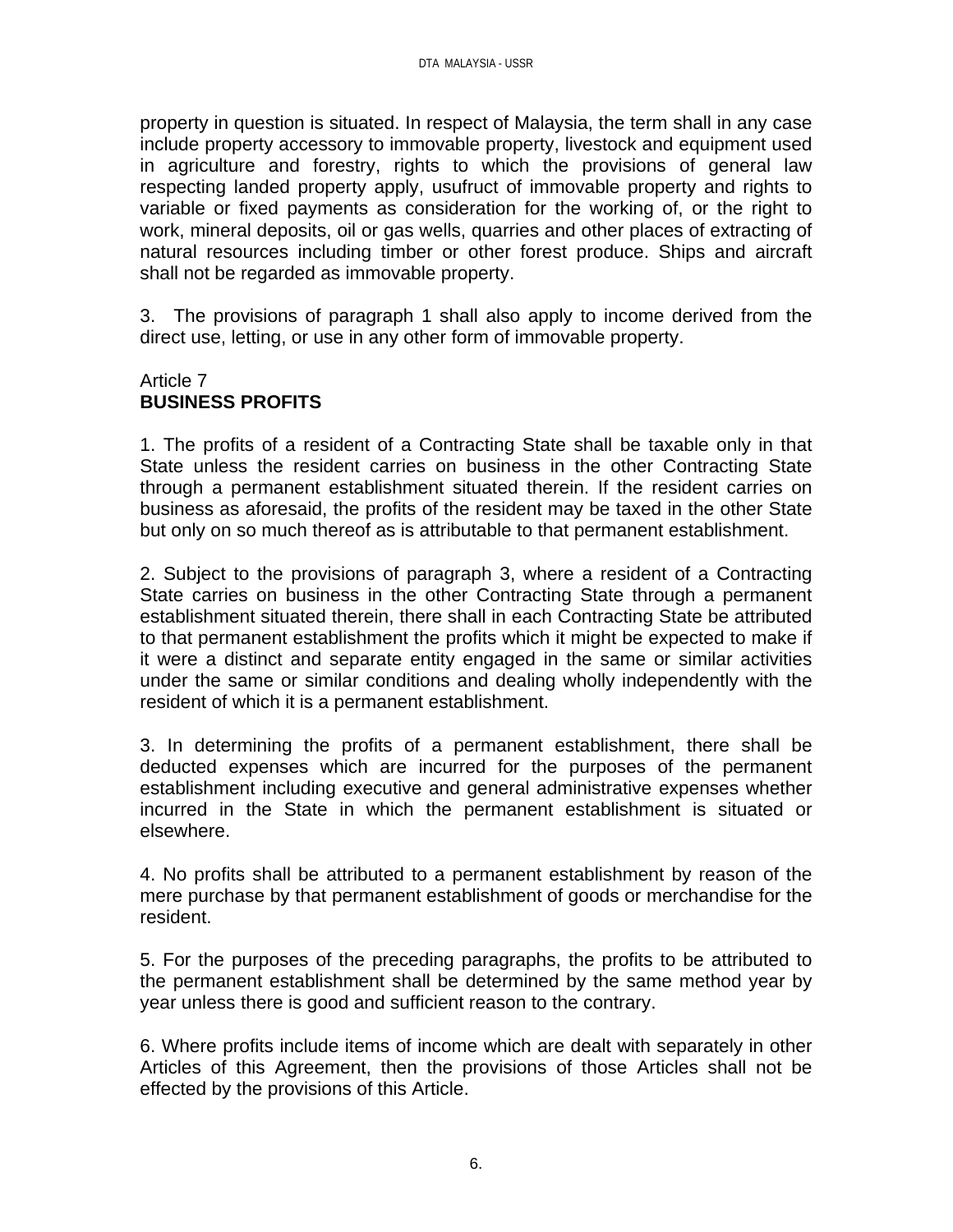7. Where --

(a) a resident of a Contracting State participates directly or indirectly in the management, control or capital of a resident of the other Contracting State, or

(b) the same persons participate directly or indirectly in the management, control or capital of a resident of a Contracting State and a resident of the other Contracting State, and in either case conditions are made or imposed between the two entities in their commercial or financial relations which differ from those which would be made between independent entities, then any profits which would, but for those conditions, have accrued to one of the entities, but, by reason of those conditions, have not so accrued, may be included in the profits of that entity and taxed accordingly.

## Article 8 **AIR TRANSPORT AND SHIPPING**

1. Income derived by a resident of a Contracting State from the operation of ships or aircraft in international traffic shall be taxable only in that Contracting State.

2. Paragraph 1 shall also apply to the share of the profits from the operation of ships or aircraft derived by a resident of a Contracting State through participation in a pool, a joint business or an international operating agency.

#### Article 9 **DIVIDENDS**

1. Dividends paid by a company which is a resident of Malaysia to a resident of the U.S.S.R. who is the beneficial owner thereof shall be exempt from any tax in Malaysia which is chargeable on dividends in addition to the tax chargeable in respect of the income of the company.

2. Profits of a joint-venture accruing to a participant who is a resident of Malaysia, when transferred from the U.S.S.R., may be taxed in accordance with the law of the U.S.S.R. but the tax so charged shall not exceed 15% of such profits transferred from the U.S.S.R.

3. The term "dividends" as used in this Article means income from shares or other rights which is subjected to the same taxation treatment as income from shares by the laws of the State of which the company making the distribution is a resident; for the purposes of this Agreement in the case of the U.S.S.R. the term means profits mentioned in paragraph 2.

4. The provisions of paragraph 1 shall not apply if the beneficial owner of the dividends, being a resident of a Contracting State, carries on business in the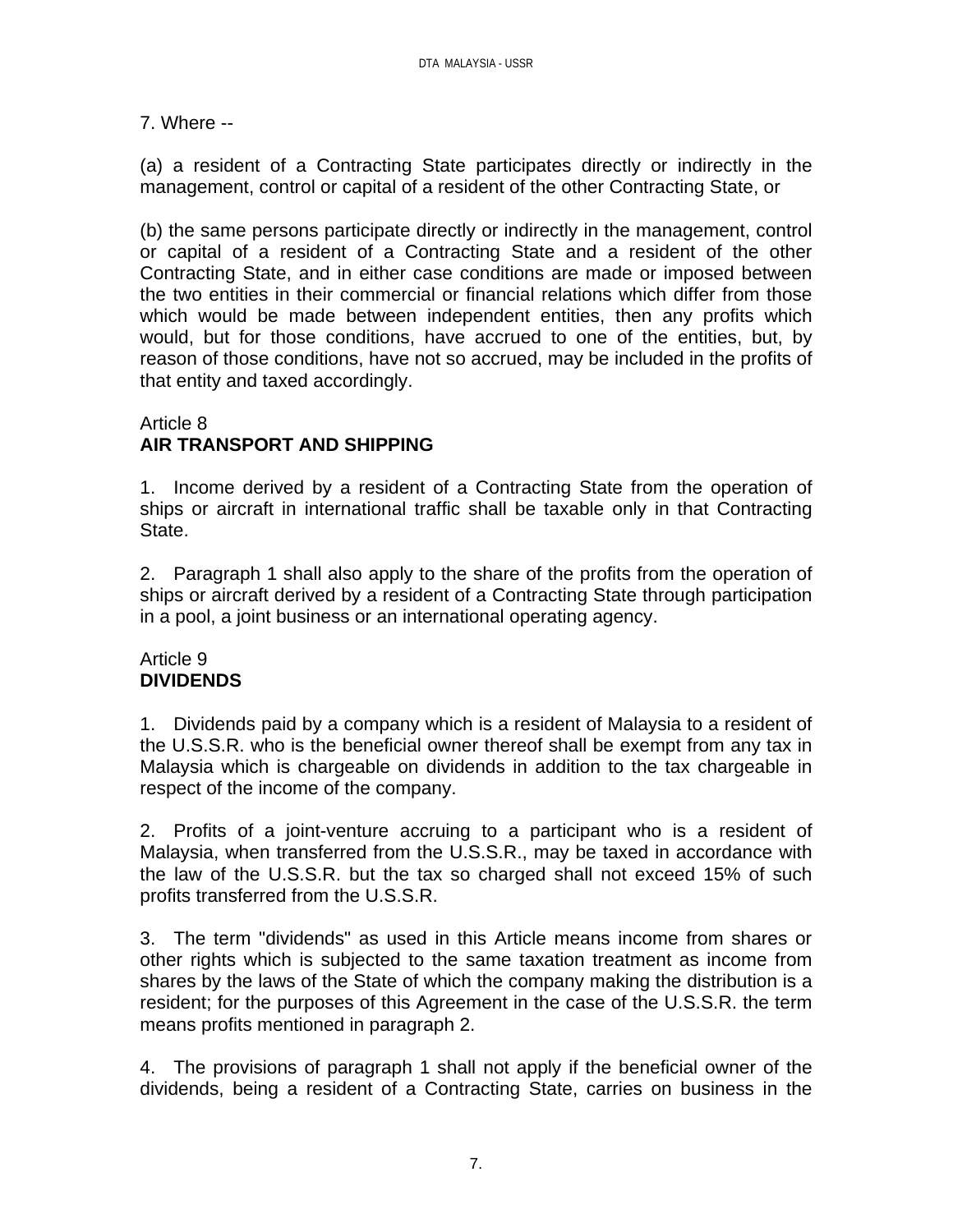other Contracting State, of which the company paying the dividends is a resident, through a permanent establishment situated therein, and the holding in respect of which the dividends are paid is effectively connected with such permanent establishment. In such a case, the provisions of Article 7 shall apply.

## Article 10 **INTEREST**

1. Interest arising in a Contracting State and paid to a resident of the other Contracting State may be taxed in that other State.

2. However, such interest may be taxed in the Contracting State in which it arises, and according to the laws of that State, but if the recipient is the beneficial owner of the interest, the tax so charged shall not exceed 15% of the gross amount of the interest.

3. Notwithstanding the provisions of paragraph 2, interest to which a resident of the U.S.S.R. is beneficially entitled shall be exempt from Malaysian tax if the loan or other indebtedness in respect of which the interest is paid is an approved loan as defined under Malaysian law.

4. Notwithstanding the provisions of paragraph 2 interest arising in a Contracting State and paid to a resident of the other Contracting State shall be taxable only in that other State where it is paid:

- (a) to the Government of that other State;
- (b) to the Central Bank of that other State; or
- (c) in respect of a loan provided, guaranteed or insured by the Government of that other State which may be agreed upon between the competent authorities of the Contracting States.

5. The term "interest" as used in this Article means income from debt claims of every kind, whether or not secured by mortgage, and whether or not carrying a right to participate in the debtor's profits, and in particular, income from government securities and income from bonds or debentures.

6. The provisions of paragraphs 1, 2, 3 and 4 shall not apply if the beneficial owner of the interest, being a resident of a Contracting State, carries on business in the other Contracting State in which the interest arises, through a permanent establishment situated therein, and the debt-claim in respect of which the interest is paid is effectively connected with such permanent establishment. In such a case, the provisions of Article 7 shall apply.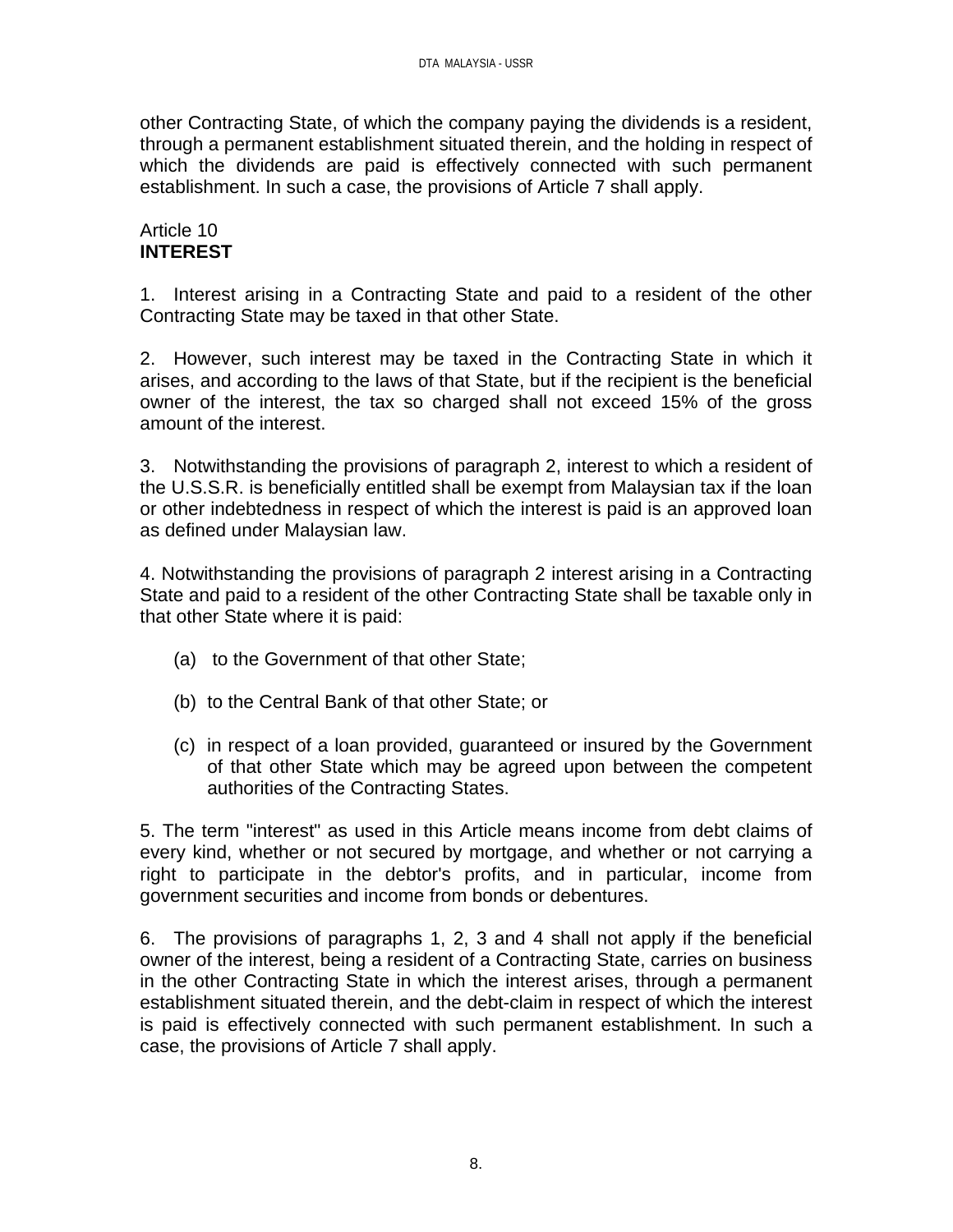7. Interest shall be deemed to arise in a Contracting State when the payer is that State itself, its subdivision or a local authority thereof, or a resident of that State. Where, however, the person paying the interest, whether he is a resident of a Contracting State or not, has in a Contracting State a permanent establishment in connection with which the indebtedness on which the interest is paid was incurred, and such interest is borne by such permanent establishment, then such interest shall be deemed to arise in the State in which the permanent establishment is situated.

8. Where, by reason of a special relationship between the payer and the beneficial owner or between both of them and some other person, the amount of the interest paid, having regard to the debt- claim for which it is paid, exceeds the amount which would have been agreed upon by the payer and the beneficial owner in the absence of such relationship, the provisions of this Article shall apply only to the last-mentioned amount. In such a case, the excess part of the payments shall remain taxable according to the laws of each Contracting State, due regard being had to the other provisions of this Agreement.

## Article 11 **ROYALTIES**

1. Royalties arising in a Contracting State and paid to a resident of the other Contracting State may be taxed in that other State.

2. However, such royalties may also be taxed in the Contracting State in which they arise, and according to the laws of that State, but if the recipient is the beneficial owner of the royalties, the tax so charged shall not exceed:

- (a) 10% of the gross amount of royalties mentioned in paragraph 3(a);
- (b) 15% of the gross amount of royalties mentioned in paragraph 3(b).

3. The term "royalties" as used in this Article means payments of any kind received as a consideration for:

- (a) the use of, or the right to use, any patent, trade mark, design or model, plan, secret formula or process, or any copyright of scientific work, or for the use of, or the right to use, industrial, commercial, or scientific equipment, or for information concerning industrial, commercial or scientific experience; or
- (b) the use of, or the right to use, cinematograph films, or tapes for radio or television broadcasting, any copyright of literary or artistic work.

4. The provisions of paragraphs 1 and 2 shall not apply if the beneficial owner of the royalties, being a resident of a Contracting State, carries on business in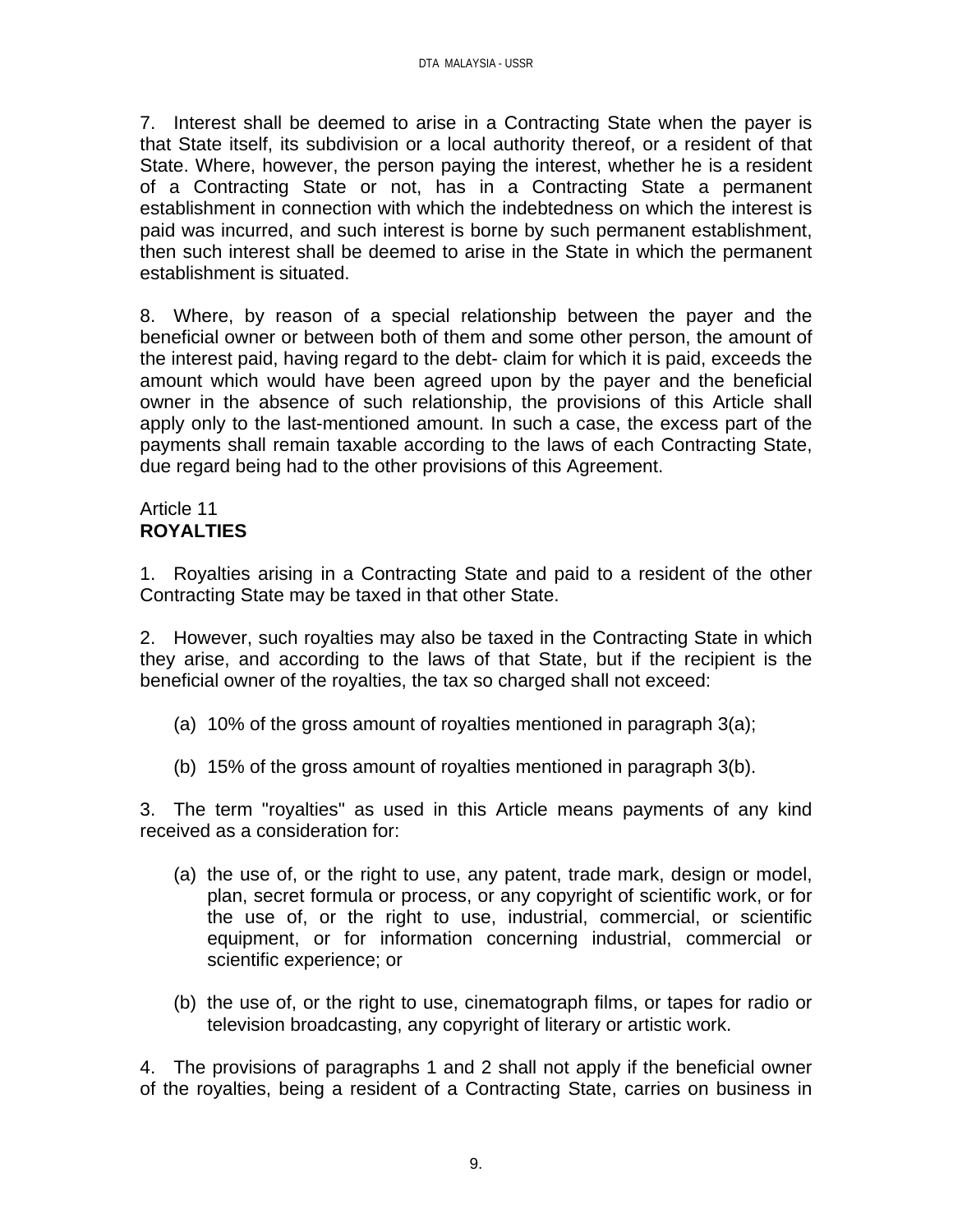the other Contracting State in which the royalties arise through a permanent establishment situated therein, and the right or property in respect of which the royalties are paid is effectively connected with such permanent establishment. In such a case, the provisions of Article 7 shall apply.

5. Royalties shall be deemed to arise in a Contracting State when the payer is that State itself, its subdivision or a local authority thereof, or a resident of that State. Where, however, the person paying such royalties, whether he is a resident of a Contracting State or not, has in a Contracting State a permanent establishment in connection with which the obligation to pay the royalties was incurred, and such royalties are borne by such permanent establishment, then such royalties shall be deemed to arise in the State in which the permanent establishment is situated.

6. Where, by reason of a special relationship between the payer and the beneficial owner or between both of them and some other person, the amount of the royalties paid, having regard to the use, right or information for which they are paid, exceeds the amount which would have been agreed upon by the payer and the beneficial owner in the absence of such relationship, the provisions of this Article shall apply only to the last-mentioned amount. In such case, the excess part of the payments shall remain taxable according to the laws of each Contracting State, due regard being had to the other provisions of this Agreement.

7. Subject to paragraph 4 of Article 21 royalties derived by a resident of the U.S.S.R. which are subjected to film hire duty under the Cinematograph Film-Hire Duty Act in Malaysia shall not be liable to Malaysian tax to which this Agreement applies.

#### Article 12

# **GAINS FROM THE ALIENATION OF PROPERTY**

1. Gains from the alienation of immovable property, as defined in paragraph 2 of Article 6, may be taxed in the Contracting State in which such property is situated.

2. Gains derived from the alienation of movable property forming part of property of a permanent establishment which a resident of a Contracting State has in the other Contracting State, including such gains from the alienation of such a permanent establishment may be taxed in that other State.

However, gains from the alienation of ships or aircraft operated by a resident of a Contracting State in international traffic and movable property pertaining to the operation of such ships or aircraft shall be taxable only in that State.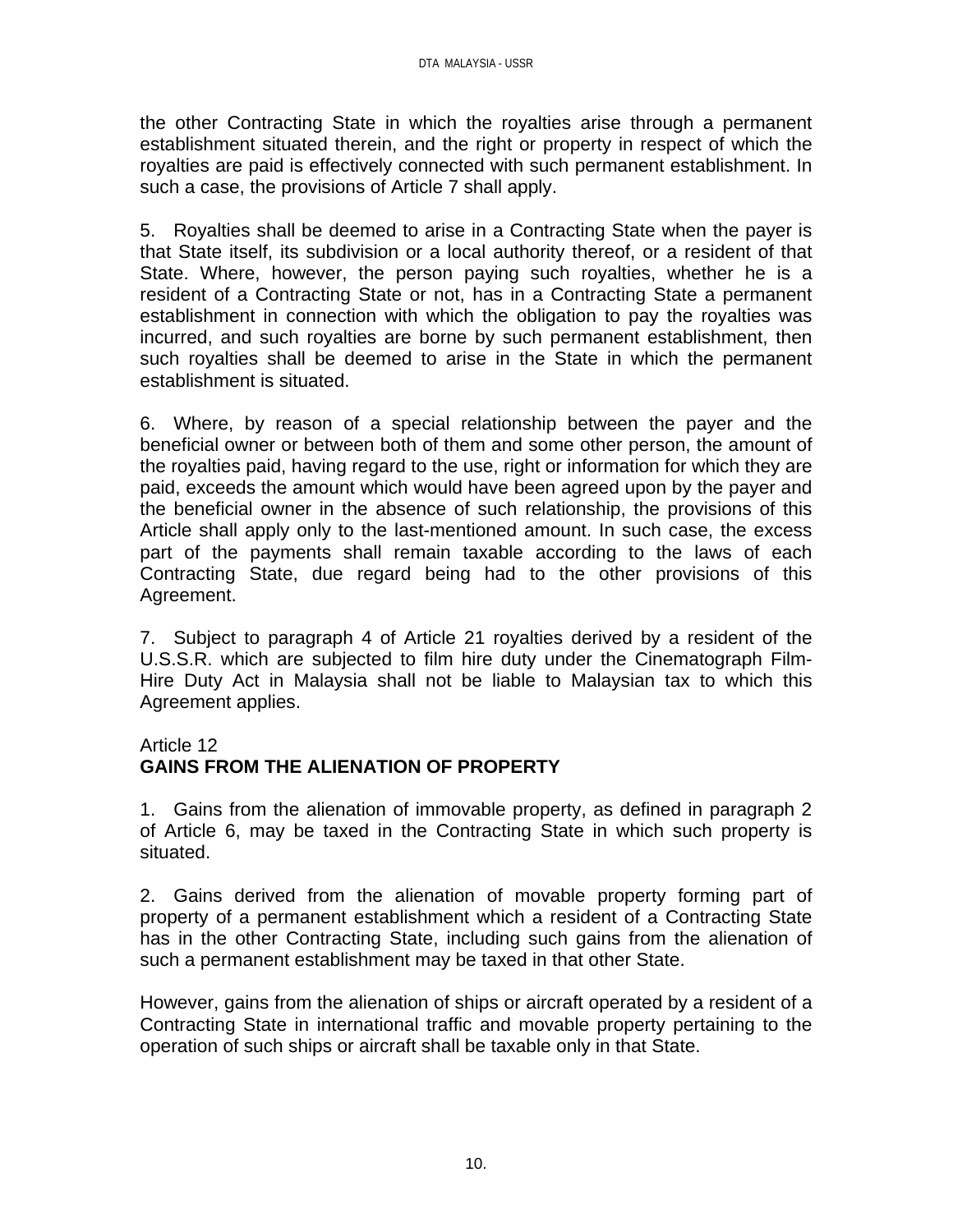3. Gains from the alienation of any property or assets, other than those mentioned in paragraphs 1 and 2, shall be taxable only in the Contracting State of which the alienator is a resident.

## Article 13 **INCOME FROM EMPLOYMENT**

1. Subject to the provisions of Articles 14, 15, 16, 17, 18 and 19, salaries, wages and other similar remuneration derived by a resident of a Contracting State in respect of an employment shall be taxable only in that State unless the employment is exercised in the other Contracting State. If the employment is so exercised, such remuneration as is derived therefrom may be taxed in that other State.

2. Notwithstanding the provisions of paragraph 1, remuneration derived by a resident of a Contracting State in respect of an employment exercised in the other Contracting State shall be taxable only in the first-mentioned State if:

- (a) the recipient is present in the other State for a period or periods not exceeding in the aggregate 183 days in the calendar year concerned; and
- (b) the remuneration is paid by, or on behalf of, an employer who is not a resident of the other State; and
- (c) the remuneration is not borne by a permanent establishment which the employer has in the other State.

3. Notwithstanding the preceding provisions of this Article, remuneration in respect of an employment exercised aboard a ship or aircraft operated in international traffic by an enterprise of a Contracting State may be taxed in that State.

## Article 14 **DIRECTORS' FEES**

Directors' fees and similar payments derived by a resident of a Contracting State in his capacity as a member of the board of directors of a company or any other legal person which is a resident of the other Contracting State may be taxed in that other State.

## Article 15 **ARTISTES AND ATHLETES**

1. Notwithstanding the provisions of Article 13, income derived by a resident of a Contracting State as an entertainer, such as a theatre, motion picture, radio or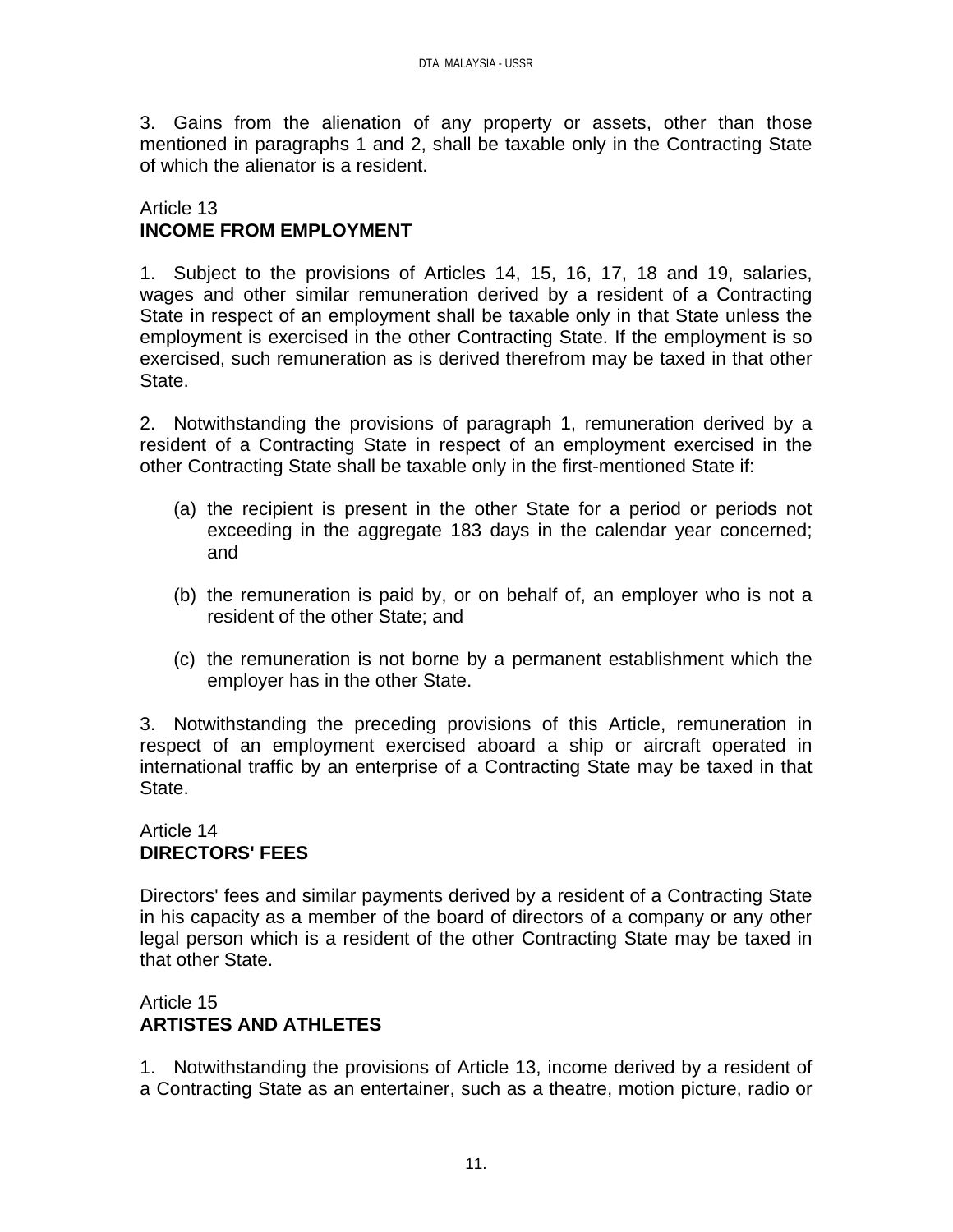television artiste, or a musician, or as an athlete, from his personal activities as such exercised in the other Contracting State, may be taxed in that other State.

2. Where income in respect of personal activities exercised by an entertainer or an athlete in his capacity as such accrues not to the entertainer or athlete himself but to another person, that income may, notwithstanding the provisions of Articles 7 and 13, be taxed in the Contracting State in which the activities of the entertainer or athlete are exercised.

3. Notwithstanding the provisions of paragraphs 1 and 2 income derived from activities exercised in a Contracting State by artistes or athletes shall be exempt from tax in that State where a visit to that State is exercised under the programme of exchange agreed upon by the Contracting States or their subdivisions or local authorities thereof.

## Article 16 **PENSIONS**

Subject to the provisions of paragraph 2 of Article 17, any pension and other similar remuneration for past employment arising in a Contracting State and paid to a resident of the other Contracting State shall be taxable only in that other State.

## Article 17 **GOVERNMENT SERVICE**

1. Remuneration, other than a pension, paid by a Contracting State or its subdivision or a local authority thereof to any individual in respect of services rendered to that State or its subdivision or local authority thereof shall be taxable only in that State. However, such remuneration shall be taxable only in the other Contracting State if the services are rendered in that State and the recipient is a resident of that State who:

- (a) is a citizen of that State; or
- (b) did not become a resident of that State solely for the purpose of performing the services.

2. Any pension paid by, or out of funds created by, a Contracting State, its subdivision, or a local authority thereof to any individual in respect of services rendered to that State, its subdivision, or local authority thereof shall be taxable only in that State.

3. Where an individual mentioned in paragraph 1 derives remuneration or pension from commercial activities, the provisions of Articles 13 and 14 shall apply.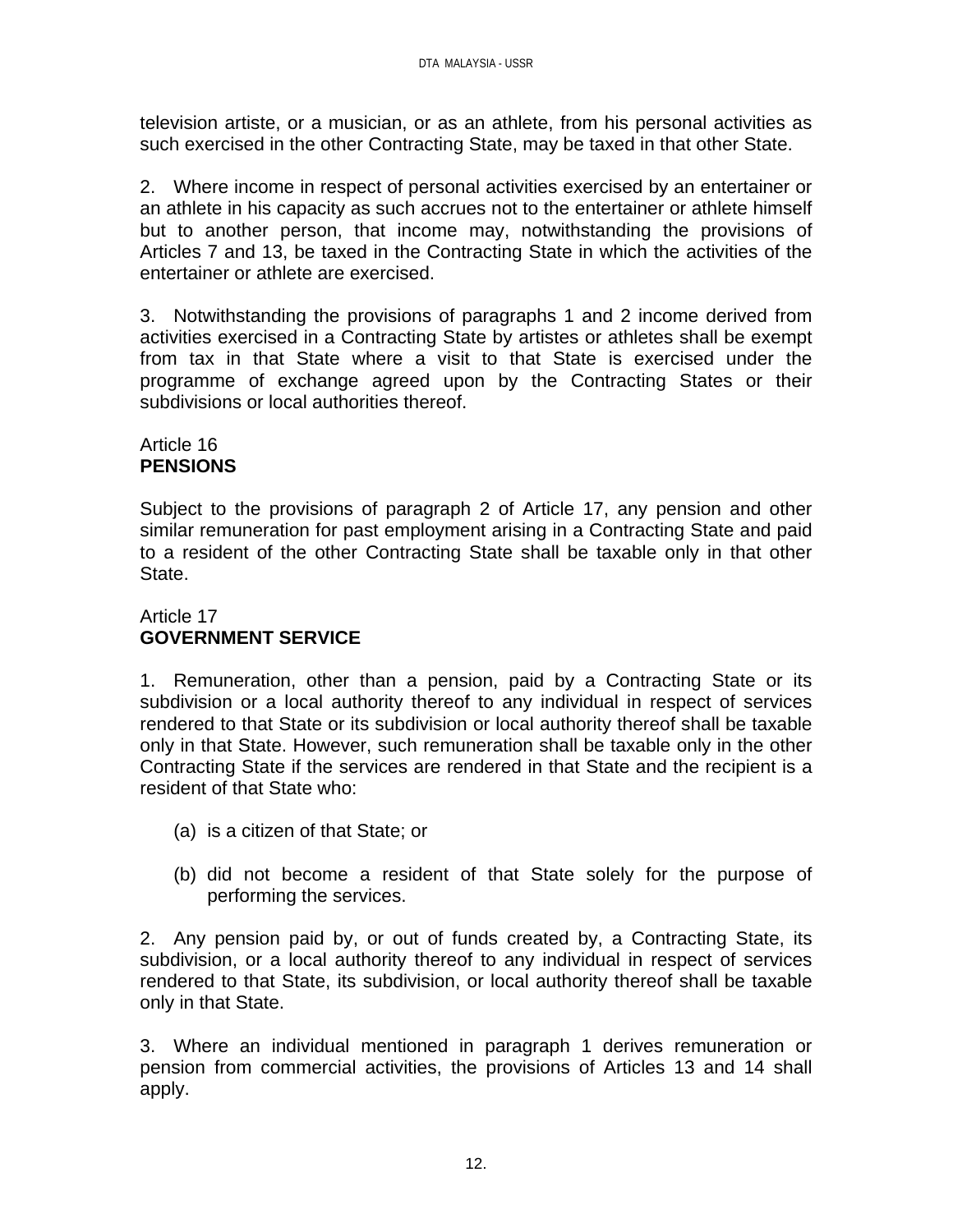#### Article 18 **STUDENTS AND TRAINEES**

1. An individual who is a resident of a Contracting State immediately before making a visit to the other Contracting State and is temporarily present in the other State solely:

- (a) as a student at a university, college, school or other similar educational institution in that other State; and
- (b) as a business or technical apprentice, shall be exempt from tax in that other State on all remittances from abroad for the purposes of his maintenance, education, research or training.

2. The provisions of this Article shall also apply to a scholarship, grant and other similar amounts derived from the Government or an organisation of the first-mentioned State or an international organisation in connection with a research or training in an institution other than an educational institution.

## Article 19

# **TEACHERS AND RESEARCHERS**

1. An individual who is a resident of a Contracting State immediately before making a visit to the other Contracting State, and who, at the invitation of any university, college or other establishment for higher education or scientific research institution established by the other State, visits that other State solely for the purpose of teaching or research or both at such institutions for a period not exceeding 2 years shall be exempt from tax in that other State on any remuneration for such teaching or research.

2. This Article shall not apply to income from research if such research is undertaken primarily for the private benefit of a specific person or persons.

#### Article 20 **OTHER INCOME**

Items of income of a resident of a Contracting State which are not expressly mentioned in the foregoing Articles of this Agreement shall be taxable only in that Contracting State except that if such income is derived from sources in the other Contracting State, it may also be taxed in that other State.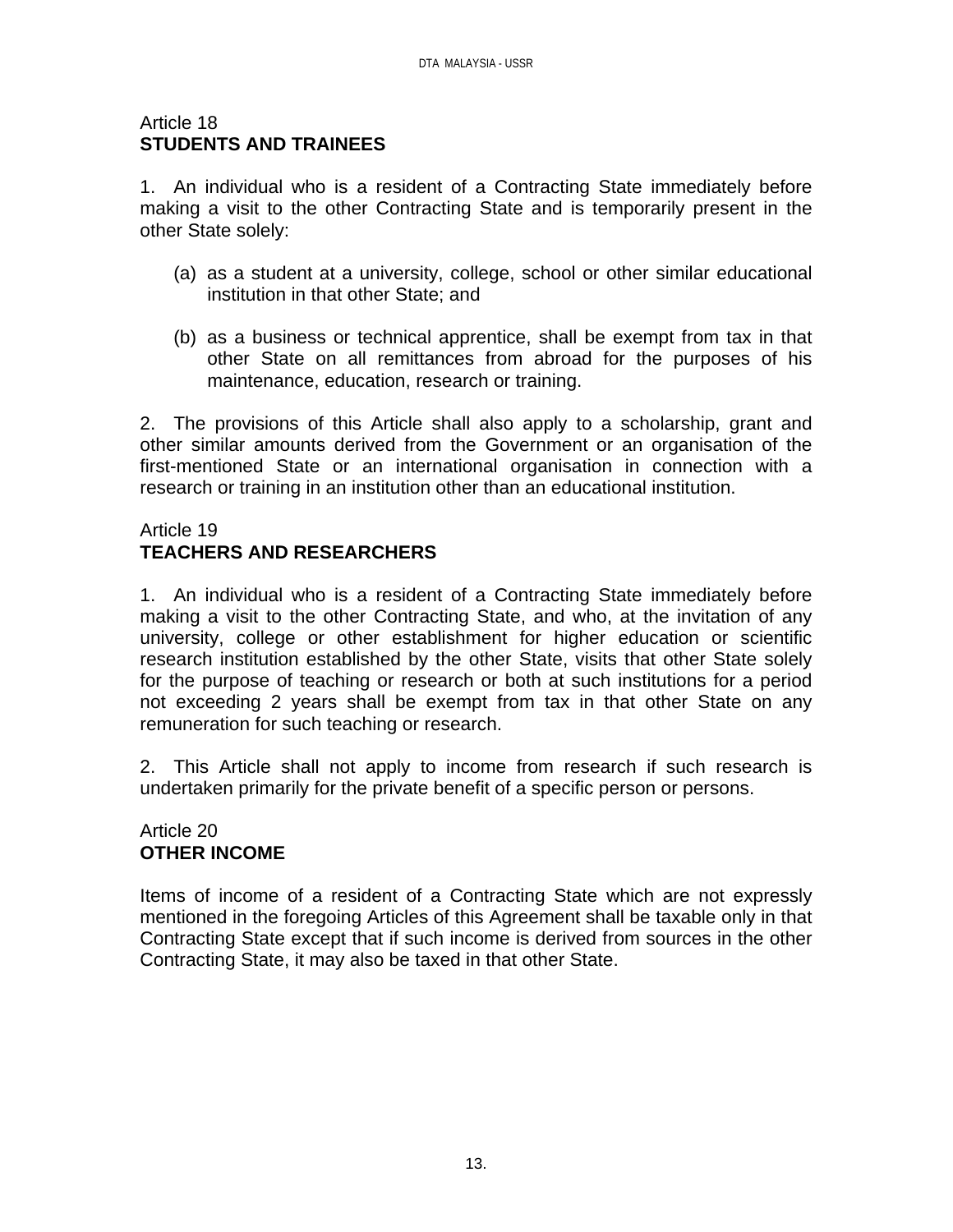## Article 21 **ELIMINATION OF DOUBLE TAXATION**

1. Subject to the laws of Malaysia regarding the allowance as a credit against Malaysian tax of tax payable in any country other than Malaysia, Union of Soviet Socialist Republics tax payable under the laws of the U.S.S.R. and in accordance with this Agreement by a resident of Malaysia in respect of income derived from the U.S.S.R. shall be allowed as a credit against Malaysian tax payable in respect of that income. The credit shall not, however, exceed that part of the Malaysian tax, as computed before the credit is given, which is appropriate to such item of income.

2. In the U.S.S.R., double taxation shall be eliminated in accordance with the law of the U.S.S.R. by taking into account the Malaysian tax paid.

3. For the purpose of paragraph 2, where royalties derived by a resident of the U.S.S.R. are, as film rentals, subject to cinematograph film-hire duty in Malaysia, that duty shall be deemed to be Malaysian tax.

## Article 22 **NON-DISCRIMINATION**

1. The Citizens of a Contracting State shall not be subjected in the other Contracting State to any taxation or any requirement connected therewith which is other or more burdensome that the taxation and connected requirements to which citizens of that other State in the same circumstances are or may be subjected.

2. The taxation of the income or profits which a resident of a Contracting State derives through a permanent establishment in the other Contracting State shall not be less favourably levied in that other State than the taxation levied on the income or profits derived through a permanent establishment in that State by residents of third States carrying on similar activities in the same circumstances.

- 3. Nothing in this Article shall be construed as obliging:
	- (a) a Contracting State to grant to individuals who are resident of the other Contracting State any personal allowances, reliefs and reductions for tax purposes which it grants to its own residents;
	- (b) Malaysia to grant to citizens of the U.S.S.R. not resident in Malaysia those personal allowances, reliefs and reductions for tax purposes which are by law available on the date of signature of this Agreement only to citizens of Malaysia who are not resident in Malaysia.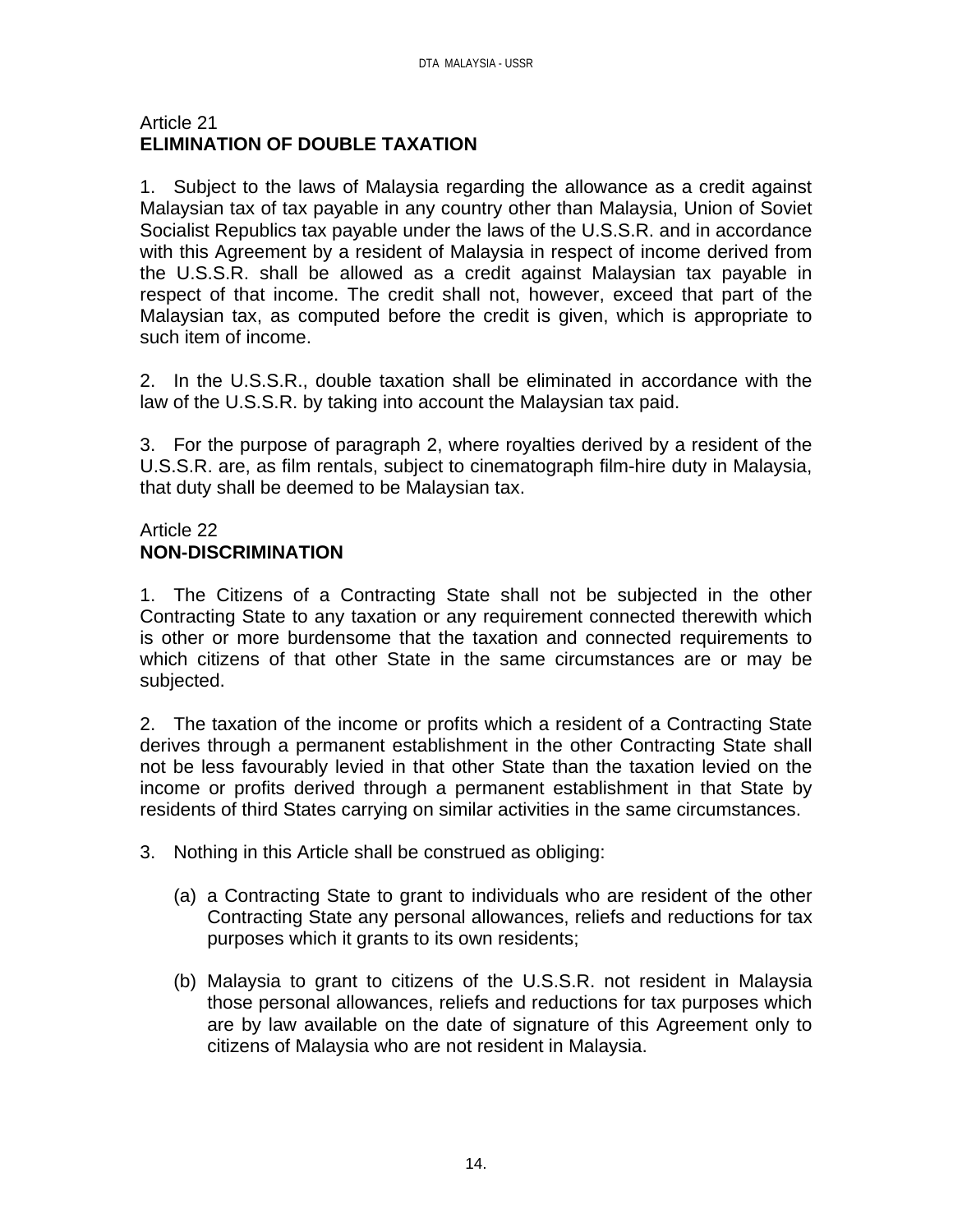4. In this Article, the term "taxation" means taxes to which this Agreement applies.

#### Article 23 **MUTUAL AGREEMENT PROCEDURE**

1. Where a resident of a Contracting State considers that the actions of one or both of the Contracting States result or will result for him in taxation not in accordance with this Agreement, he may, notwithstanding the remedies provided by the taxation laws of those States, present his case to the competent authority of the State of which he is a resident or, if his case comes under paragraph 1 of Article 22, to that of the State of which he is a citizen. The case must be presented within three years from the first notification of the action resulting in taxation not in accordance with the provisions of the Agreement.

2. The competent authority shall endeavour, if the objection appears to it to be justified and if it is not itself able to arrive at an appropriate solution, to resolve the case by mutual agreement with the competent authority of the other Contracting State, with a view to the avoidance of taxation which is not in accordance with this Agreement.

3. The competent authorities of the Contracting States shall endeavour to resolve by mutual agreement any difficulties or doubts arising as to the interpretation or application of the Agreement. They may also consult together for the elimination of double taxation in cases not provided for in this Agreement.

## Article 24 **EXCHANGE OF INFORMATION**

1. The competent authorities of the Contracting States shall exchange such information as is necessary for the carrying out of provisions of this Agreement. Any information so exchanged shall be treated as confidential and shall be disclosed only to persons or authorities concerned with the implementation of the laws relating to taxes covered by this Agreement.

2. In no case shall the provisions of paragraph 1 be construed so as to impose on a Contracting State the obligation:

- (a) to carry out administrative measures at variance with laws or the administrative practice of that or of the other Contracting State;
- (b) to supply particulars which are not obtainable under the laws or in the normal course of the administration of that or of the other Contracting State;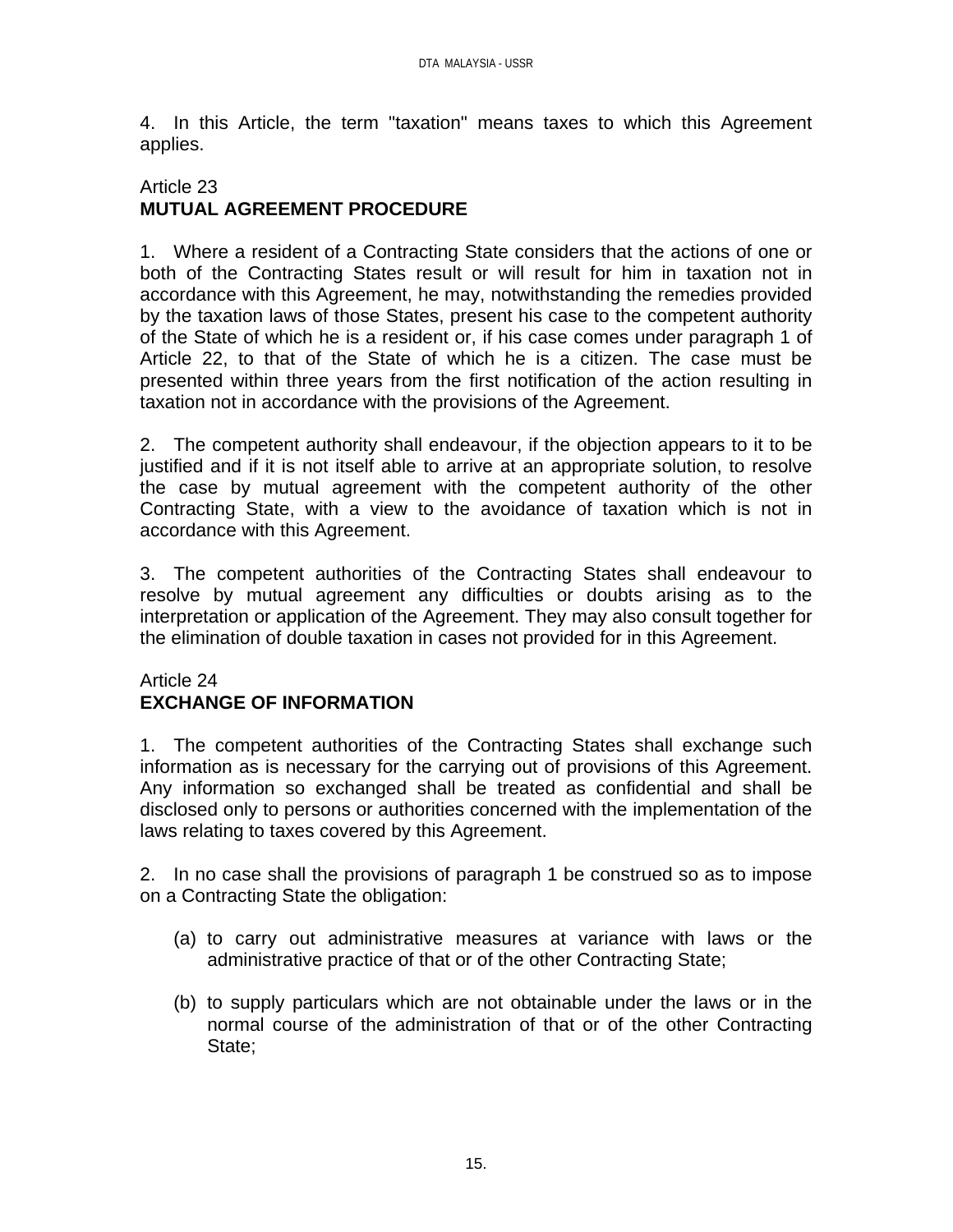(c) to supply information which would disclose any trade, business, industrial, commercial or professional secret, trade process, or information the disclosure of which would be contrary to public policy.

#### Article 25 **ENTRY INTO FORCE**

1. This Agreement is subject to ratification and the instruments of ratification shall be exchanged at Kuala Lumpur as soon as possible.

2. This Agreement shall enter into force on the day of the exchange of the instruments of ratification and shall have effect in respect of taxes for the year of assessment beginning on the first day of January 1989, and subsequent years of assessment.

## Article 26 **TERMINATION**

This Agreement shall remain in effect indefinitely, but either Contracting State may terminate the Agreement, through diplomatic channels, by giving to the other Contracting State written notice of termination on or before 30 June in any calendar year after the year 1992. In such an event the Agreement shall cease to have effect in respect of taxes for the year of assessment beginning on the first day of January in the calendar year next following that in which the notice of termination is given and subsequent years of assessment.

IN WITNESS whereof the undersigned, duly authorised thereto by their respective Governments, have signed this Agreement.

Done in duplicate at Moscow, this 31st day of July, 1987, each in Bahasa Malaysia, Russian and the English language, the three texts being equally authentic. In case of any divergence of interpretation, the interpretation shall be made in accordance with the English text.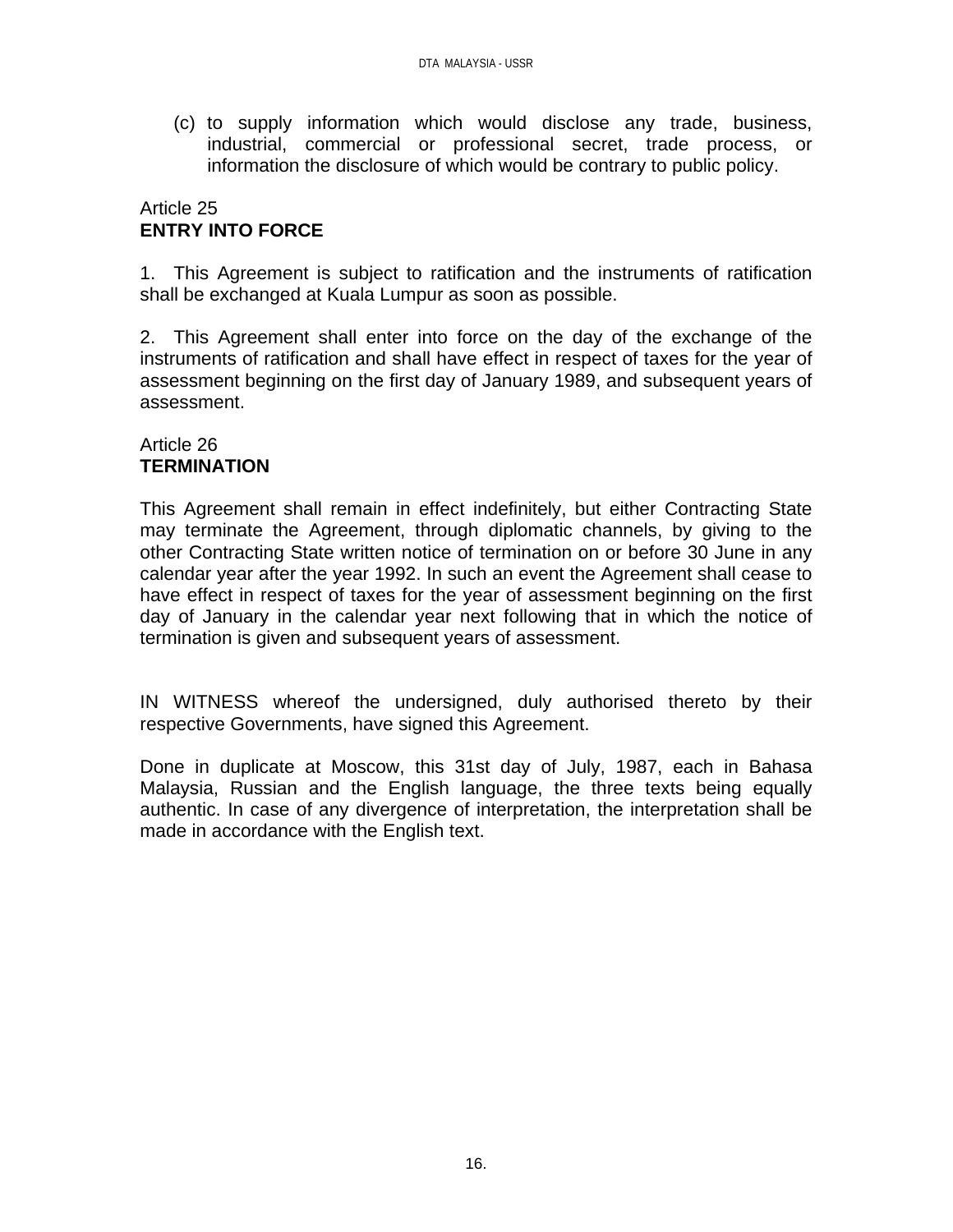## **PROTOCOL**

At the time of signing the Agreement between the Government of Malaysia and the Government of the Union of Soviet Socialist Republics for the Avoidance of Double Taxation with respect to Taxes on Income, the undersigned have agreed that the following provisions shall form an integral part of the Agreement:

1. In connection with Article 5, "Permanent establishment":

In the case of Malaysia the term "Permanent establishment" shall include, in addition to those mentioned in paragraph 2 of Article 5, the following:

- (i) a place of management;
- (ii) a factory;
- (iii) a workshop;
- (iv) a mine, an oil or gas well, a quarry or other place of extraction of natural resources including timber or other forest produce; and
- (v) a farm or plantation.
- 2. In connection with paragraph 1 of Article 9, "Dividends":

In the event there is a change in the rate of tax, nothing in this paragraph shall affect the provisions of the Malaysian law under which the tax in respect of a dividend paid by a company which is a resident of Malaysia from which Malaysian tax has been, or has been deemed to be, deducted may be adjusted by reference to the rate of tax appropriate to the Malaysian year of assessment immediately following that in which the dividend was paid.

3. In connection with paragraph 2 of Article 21, "Elimination of Double Taxation":

Taxes which have been relieved or reduced in Malaysia by virtue of special incentive laws for the promotion of the economic development of Malaysia or any other provisions which may subsequently be introduced in Malaysia in modification of, or in addition to, those laws or by virtue of the provisions of this Agreement (particularly interest to which paragraphs 3 and 4 of Article 10 apply) shall be allowed as a credit in the U.S.S.R. in an amount equal to the tax which would have been paid if no such relief or reduction had been made.